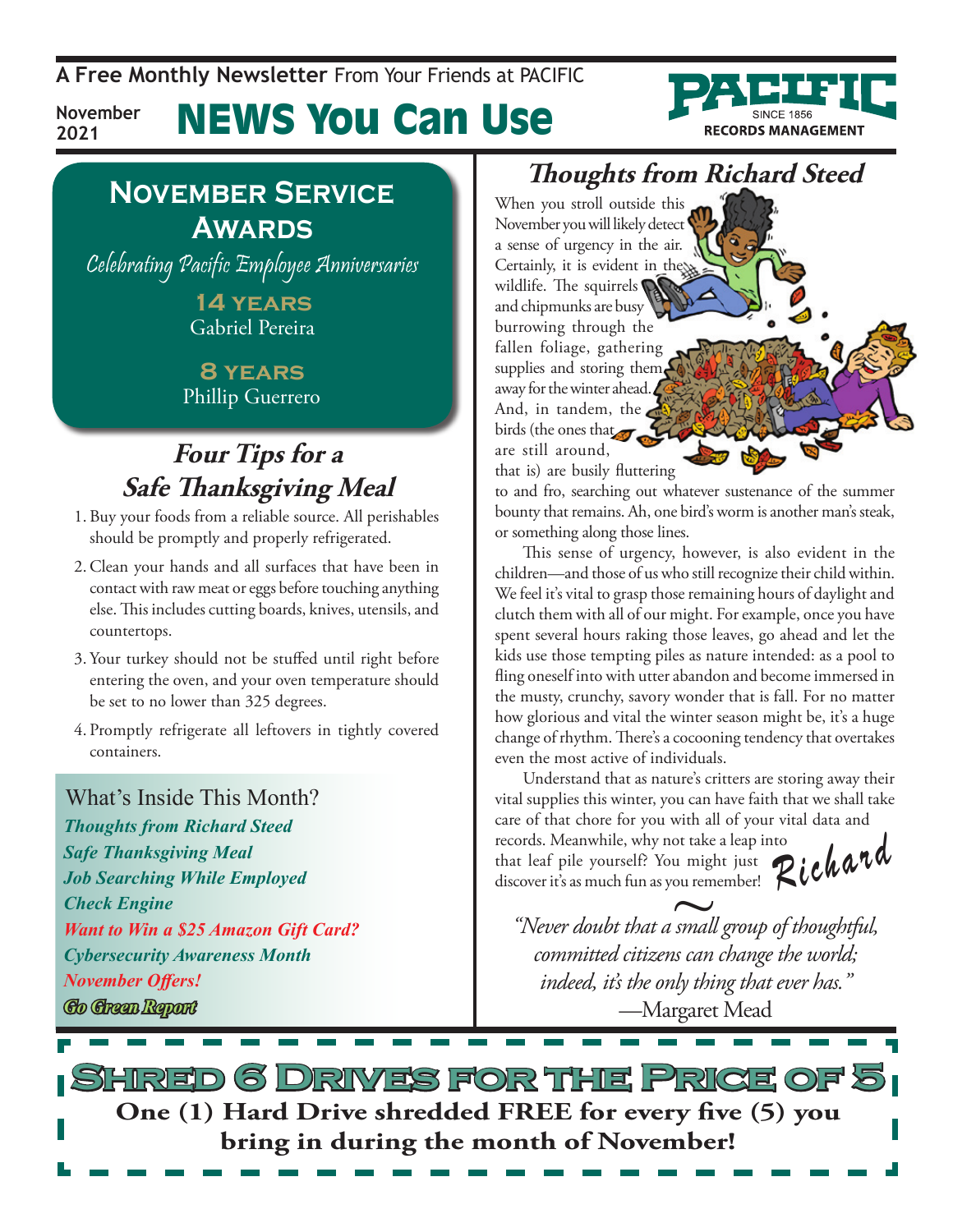## **Job Searching While Employed**

If you're interested in seeking new employment when you already have a job, you'll find that the process is somewhat different than looking for work while unemployed. One of the main differences will be a lack of time to devote to your job hunt. A rule of thumb is that it takes about a month of job searching for every \$10,000 you expect to make. If you're looking while working a day job, you can expect to add four to six months on top of that. You simply will not have the same time and energy you have when you're free during the day.

That's not to say that it's an impossible task. In fact, the security of knowing you have a current job allows you to be more selective in evaluating the opportunities available to you. To help make this process easier, be sure to keep the following tips in mind:

- 1. Give yourself enough time. Patience is a virtue in this case, keeping you from jumping from one unsatisfying job to another. Realize that your current situation is temporary, and be realistic about your time frame.
- 2. Make sure the change is right for you. Consider whether you would be willing to move to another city or if you would rather stay where you're at. Work out the financial details if you're changing careers and expect to receive a different salary. This is especially important if you're switching to a career that might pay less, but would be more satisfying to you.
- 3.If it has been a while since your last job search, you may need to revise your resume to reflect your current position. Also consider getting advice from a career coach to brush up on your interviewing skills.
- 4.Rework your schedule to include time for your job search. Remember to include time for networking, internet searching, and interviewing. You may find that early mornings or lunch breaks work well for you.
- 5.Talk about your job search with close family, friends, and associates. Networking is still the best way to land a new job. However, it's a good idea to keep your job search from your current employer. It's best if you have no correspondence or phone calls come to your office. Also ask potential employers not to contact your present employer if at all possible. You may need to plan vacation days for interviews. On the other hand, if you work in a closely-networked profession and are looking for a job in the same line of work, be realistic about whether your current boss will find out about your job hunt. If it is highly likely that word will get back to your boss, be upfront about your intentions.

### **November Holidays and Events**

### **Daily Observances:**

- 1 Samhain
- 2 Dia de los Muertos
- 2 Plan Your Epitaph Day
- 3 Cliché Day
- 3 National Men Make Dinner Day
- 6 Saxophone Day
- 7 Daylight Saving Time Ends
- 8 National Parents as Teachers Day
- 10 Guinness World Records' Day
- 11 Veterans Day
- 13 Sadie Hawkins Day
- 14 Loosen Up, Lighten Up Day
- 14 National Girls Day
- 15 America Recycles Day
- 15 I Love to Write Day
- 15 National Bundt Day
- 16 National Educational Support Professionals Day
- 17 Great American Smokeout
- 17 Homemade Bread Day
- 19 Family Volunteer Day
- 19 National Day of the Play
- 20 Universal Children's Day
- 21 World Hello Day
- 24 Celebrate Your Unique Talent Day
- 25 Thanksgiving Day
- 26 Native American Heritage Day
- 29 Electronic Greetings Day
- 30 Computer Security Day

#### **Monthly Observances:**

American Diabetes Month Aviation History Month Banana Pudding Lovers Month Diabetic Eye Disease Month Gluten-Free Diet Awareness Month Lung Cancer Awareness Month National Adoption Month National AIDS Awareness Month National Alzheimer's Disease Month National American Indian Heritage Month National Diabetes Month National Family Caregivers Month National Georgia Pecan Month National Inspirational Role Models Month National Lifewriting Month National Long-Term Care Awareness Month National Marrow Awareness Month National Pomegranate Month Peanut Butter Lovers' Month Pet Cancer Awareness Month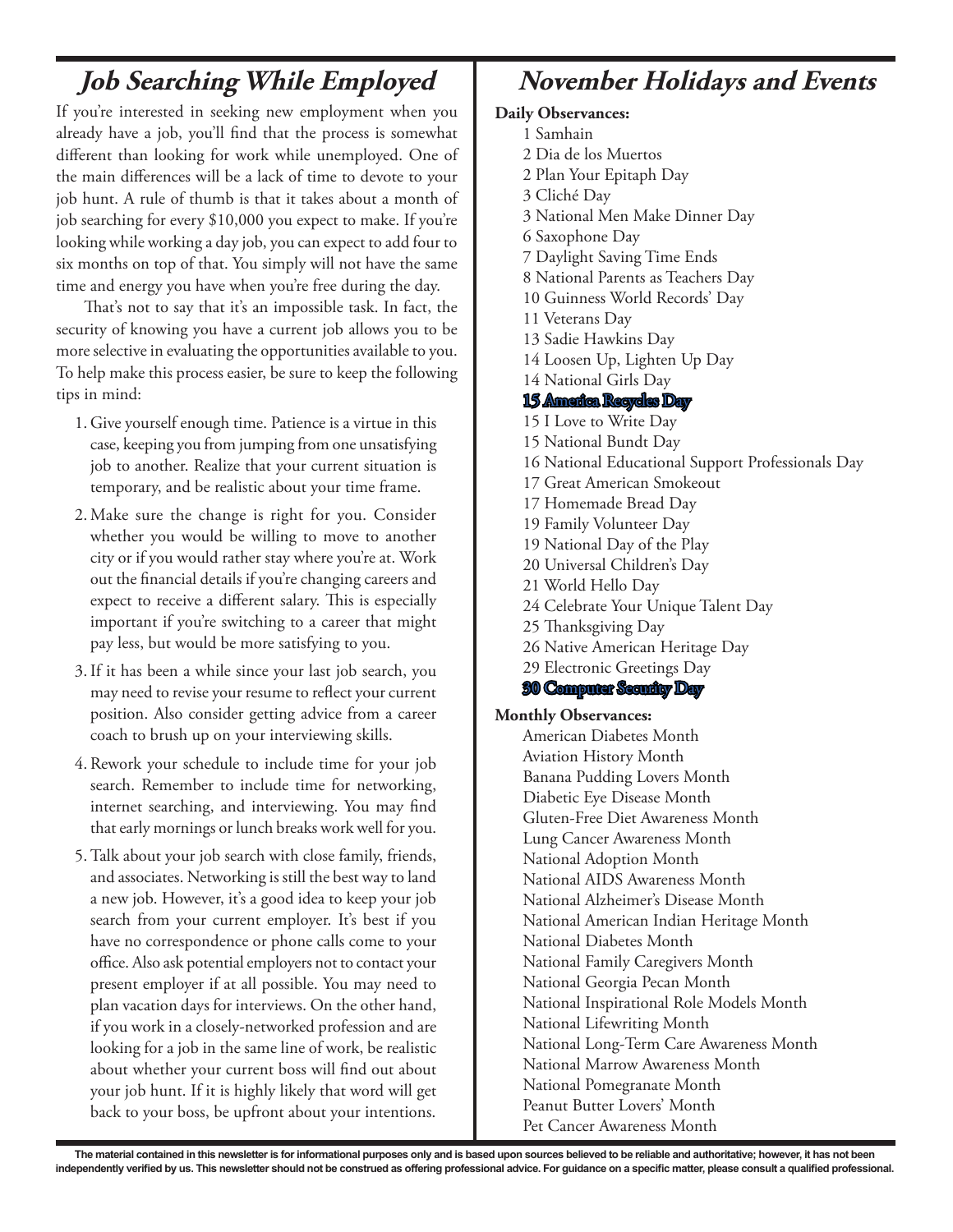# **PacBlog**

## **Identifying and Protecting Mission-Critical Information**

PacBlog is the monthly web log of Pacific Records Storage To read this month's installment, please click the title below[.](http://pacific-records.com/5-advantages-of-a-local-shredding-and-destruction-provider) [https://pacific-records.com/identifying-and](https://pacific-records.com/identifying-and-protecting-mission-critical-information)[protecting-mission-critical-information](https://pacific-records.com/identifying-and-protecting-mission-critical-information)

You may also access the PacBlog at the URL below. There you will find this month's installment along with archives of previous installments.

**http://pacific-records.com/category/pacnews**

## **Have A Question For Us?**

We love to hear from all our good friends and clients who enjoy reading our monthly newsletter. If you have a question related to off-site document storage, shredding, media vaulting, or document imaging, please feel free to give us a call or send us an email.

**(888) 893-6054 or info@pacific-records.com**

## **Do You Want To Win A \$25 Amazon Gift Card?**



Each month we'll give you a new challenge of some type. All those who reply with a correct answer are eligible to win. At the end of the month we'll draw the name of one lucky winner.

> Here is this month's challenge: What do old spirits do when they retire?

**Last Month's Answer to:**  *Why do ghosts make good cheerleaders?*

**Last month's Winner: Because they've got lots of spirit!**

**Lori Straley**

Email your answer to **info@pacific-records.com Golden Pacific Laboratories, LLC**

# **Check Engine**

Since 1994, cars and trucks have been required to have an on-board diagnostics system to ensure proper emission-control system operation. If your vehicle shows any signs of having an emission problem, your



"Check Engine" or "Service Engine Soon" light will glow. It is intended to inform the driver that a problem has been detected and vehicle service is needed.

It can be tempting to ignore this light. After all, your vehicle continues to drive in what seems like a normal fashion, and there seems to be no immediate need to take it in for service. A steady warning light indicates that something is amiss and the vehicle should be brought in for service as soon as is convenient. It is not an emergency situation, but should be addressed within a few days. However, a blinking warning light should be heeded immediately. A vehicle with this light flashing should be taken in for service at the earliest opportunity.

Possible causes of warning light activation include an overheating catalytic converter, an oxygen sensor malfunction, a fouled spark plug, a loose gas cap, or up to a hundred other causes. The glitches that activate this light are usually those which a driver would not detect. They can often lead to other problems if not addressed promptly, including fuel inefficiency, a shortened engine life, or expensive repairs.

Your best bet is to take a reasoned response. It is not a cause for panic, but should not be ignored either.



"No Shakespeare plays yet, but we have gotten some pretty good blog posts."